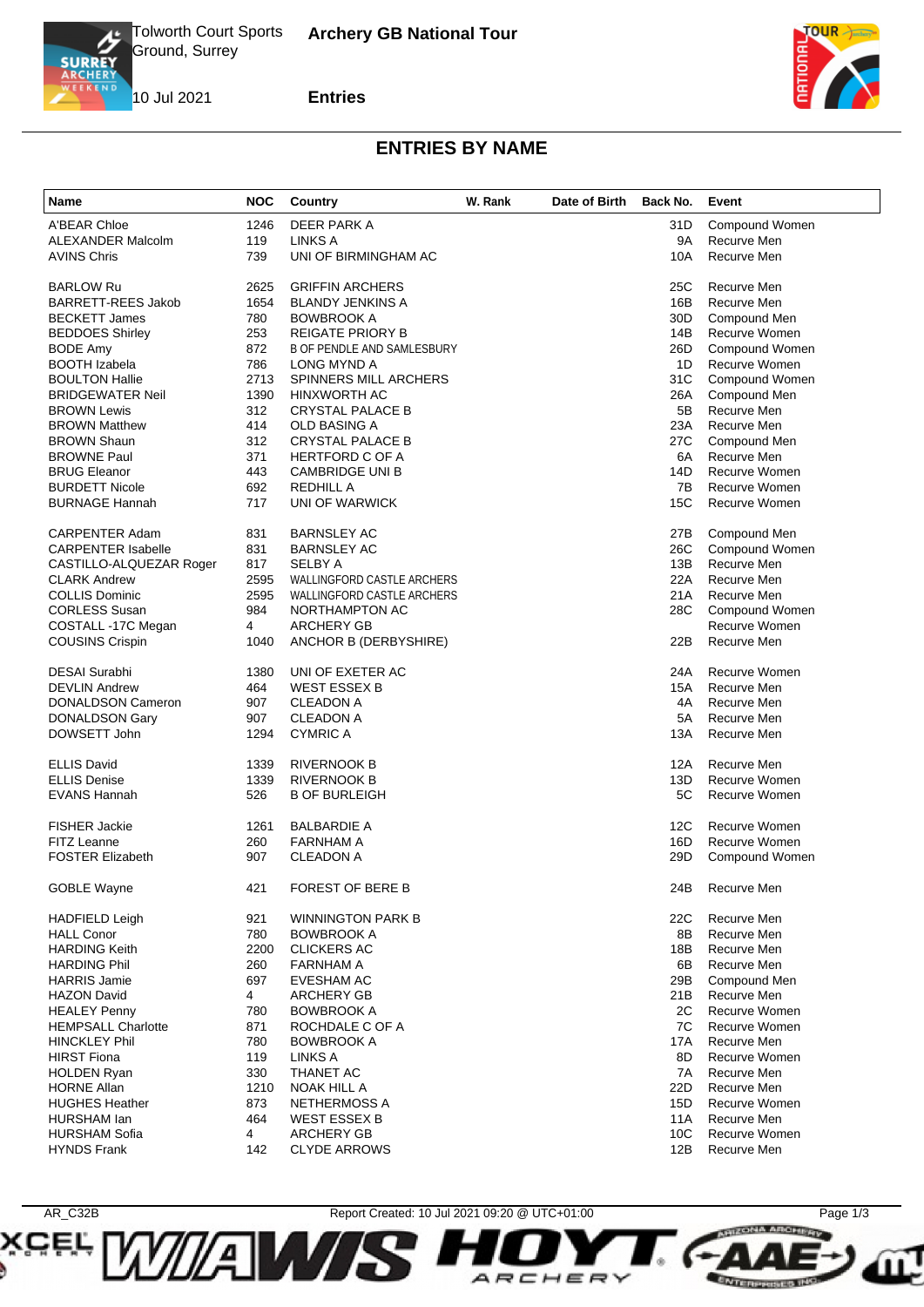

**SCEL** 

*ian* 

10 Jul 2021

## **Entries**



**PRZCINA ARCHIVAV** 

**ENTERPRISES INC.** 

## **ENTRIES BY NAME**

| <b>Name</b>                 | <b>NOC</b> | Country                        | W. Rank | Date of Birth | Back No. | Event          |
|-----------------------------|------------|--------------------------------|---------|---------------|----------|----------------|
| <b>IVANOV Kayleigh</b>      | 1261       | <b>BALBARDIE A</b>             |         |               | 10D      | Recurve Women  |
| <b>JACKSON Timothy</b>      | 717        | UNI OF WARWICK                 |         |               | 28A      | Compound Men   |
| <b>JACOB Maria</b>          | 252        | ROYAL RICHMOND AC              |         |               | 19D      | Recurve Women  |
| <b>JAMIESON Gilbert</b>     | 1261       | <b>BALBARDIE A</b>             |         |               | 8A       | Recurve Men    |
| <b>JENNINGS Claudine</b>    | 1311       | EDINBURGH UNIVERSITY ARCHERY C |         |               | 32C      | Compound Women |
|                             |            |                                |         |               |          |                |
| <b>JUDD Michael</b>         | 458        | <b>MAYFLOWER A</b>             |         |               | 11B      | Recurve Men    |
| <b>KENT Stevie</b>          | 210        | <b>HIGH WEALD AC</b>           |         |               | 4B       | Recurve Men    |
| <b>KING Wendie</b>          | 458        | <b>MAYFLOWER A</b>             |         |               | 7D       | Recurve Women  |
| LAPUZ Jason                 | 371        | <b>HERTFORD C OF A</b>         |         |               | 15B      | Recurve Men    |
| <b>LEWER Tony</b>           | 253        | <b>REIGATE PRIORY B</b>        |         |               | 2D       | Recurve Men    |
| <b>LOW Lucas</b>            | 1440       | IMPERIAL COLLEGE UNION AC      |         |               | 23B      | Recurve Men    |
|                             |            |                                |         |               |          |                |
| <b>MEDHURST Charlie</b>     | 692        | <b>REDHILL A</b>               |         |               | 21C      | Recurve Men    |
| <b>MEECH Terry</b>          | 421        | <b>FOREST OF BERE B</b>        |         |               | 20A      | Recurve Men    |
| <b>MEERING Sophie</b>       | 4          | ARCHERY GB                     |         |               | 18D      | Recurve Women  |
| MOHAMMAD - 25D Bilaal       | 497        | <b>WHITELEAF B</b>             |         |               |          | Recurve Men    |
| <b>MOON Rachel</b>          | 4          | <b>ARCHERY GB</b>              |         |               | 11D      | Recurve Women  |
| <b>MOON Sarah</b>           | 4          | <b>ARCHERY GB</b>              |         |               | 29C      | Compound Women |
| <b>MURRAY Kate</b>          | 2640       | <b>BORDERGHOST ARCHERS</b>     |         |               | 1C       | Recurve Women  |
| NADARAJAH - 003A Tania      | 1695       | <b>CEDAK</b>                   |         |               |          | Recurve Women  |
|                             |            |                                |         |               |          |                |
| <b>OAKES Michelle</b>       | 921        | <b>WINNINGTON PARK B</b>       |         |               | 16C      | Recurve Women  |
| <b>ORTON Monty</b>          | 731        | <b>MERIDEN AC</b>              |         |               | 16A      | Recurve Men    |
| PARKER - 32A Alex           | 1246       | DEER PARK A                    |         |               |          | Compound Men   |
| <b>PARTINGTON Garry</b>     | 881        | <b>ECCLES ARCHERY CLUB</b>     |         |               | 20B      | Recurve Men    |
| <b>PETRE</b> Iulia          | 979        | TARGETCRAFT A                  |         |               | 28D      | Compound Women |
| <b>PIPER Eleanor</b>        | 246        | <b>WOKING AC</b>               |         |               | 9C       | Recurve Women  |
| PIPER Louisa                | 246        | <b>WOKING AC</b>               |         |               | 8C       | Recurve Women  |
| PUNJABI Shauna              | 263        | <b>CHESSINGTON B</b>           |         |               | 6D       | Recurve Women  |
|                             |            |                                |         |               |          |                |
| RADIGAN Cameron             | 173        | AYR AC                         |         |               | 24D      | Recurve Men    |
| <b>RAMSDALE Matthew</b>     | 253        | <b>REIGATE PRIORY B</b>        |         |               | 9Β       | Recurve Men    |
| <b>REID Jacob</b>           | 782        | ALLSCOTT HEATH ARCHERS         |         |               | 17B      | Recurve Men    |
| <b>RIDDING Alfie</b>        | 2411       | <b>MILLOM A</b>                |         |               | 31B      | Compound Men   |
| <b>RIDDING Dru</b>          | 2411       | <b>MILLOM A</b>                |         |               | 32B      | Compound Men   |
| <b>ROBB Kirsty</b>          | 1261       | <b>BALBARDIE A</b>             |         |               | 32D      | Compound Women |
| <b>ROGERS Thea</b>          | 77         | ST KINGSMARK B                 |         |               | 4D       | Recurve Women  |
| <b>ROWBOTHAM Erik</b>       | 1311       | EDINBURGH UNIVERSITY ARCHERY C |         |               | 19A      | Recurve Men    |
| ROWLEY Hannah               | 2092       | NUNEATON ARCHERS (JUNIORS)     |         |               | 4C       | Recurve Women  |
| SAGOO Jaspreet              | 2627       | PEACOCK ARCHERS                |         |               | 14C      | Recurve Women  |
| SEPHTON - 003D Katya        | 259        | <b>GUILDFORD AC</b>            |         |               |          | Recurve Women  |
| STEPHENSON Rebecca          | 881        | <b>ECCLES ARCHERY CLUB</b>     |         |               | 17D      | Recurve Women  |
|                             |            |                                |         |               |          |                |
| SULLIVAN-BELL Imogen        | 2687       | <b>ARCHWAYS TDH</b>            |         |               | 18C      | Recurve Women  |
| <b>SUSCA Thomas</b>         | 938        | <b>B OF BRUNTWOOD</b>          |         |               | 10B      | Recurve Men    |
| <b>TAYLOR Stuart</b>        | 780        | <b>BOWBROOK A</b>              |         |               | 29A      | Compound Men   |
| <b>THOMAS-PRAUSE Gareth</b> | 210        | <b>HIGH WEALD AC</b>           |         |               | 1B       | Recurve Men    |
| THOMAS-PRAUSE Kai           | 210        | <b>HIGH WEALD AC</b>           |         |               | 30B      | Compound Men   |
| <b>THOMPSON Daniel</b>      | 938        | <b>B OF BRUNTWOOD</b>          |         |               | 19B      | Recurve Men    |
| <b>TIMMINS David</b>        | 697        | <b>EVESHAM AC</b>              |         |               | 18A      | Recurve Men    |
| <b>TIPPING Rebekah</b>      | 739        | UNI OF BIRMINGHAM AC           |         |               | 9D       | Recurve Women  |
| <b>TSE Oliver</b>           | 4          | <b>ARCHERY GB</b>              |         |               | 20D      | Recurve Men    |
| <b>TWAROWSKI Michal</b>     | 309        | <b>LONDON A</b>                |         |               | 25B      | Recurve Men    |
| VAN KLEEF-BOLTON Wilco      | 1210       | NOAK HILL A                    |         |               | 24C      | Recurve Men    |
| VOS Jamie                   | 2272       | <b>SEVENOAKS AC</b>            |         |               | 25A      | Recurve Men    |
|                             |            |                                |         |               |          |                |



ARCHER

 $\checkmark$